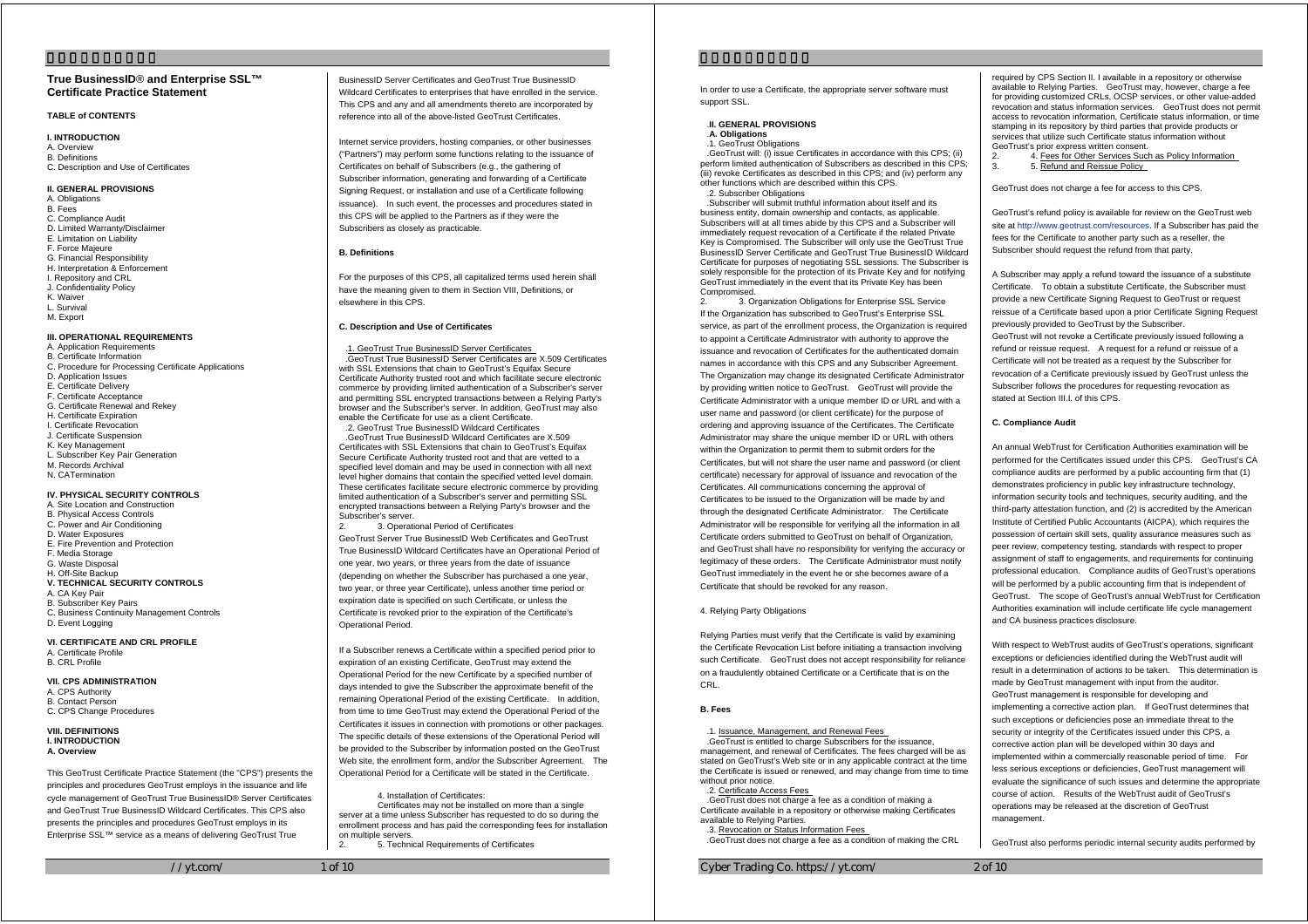trained and qualified security personnel according to GeoTrust's security policies and procedures. Results of the periodic audits are presented to GeoTrust's PKI Policy Authority with a description of any deficiencies noted and corrective actions taken.

#### **D. Limited Warranty/Disclaimer**

GeoTrust provides the following limited warranty at the time of Certificate issuance: (i) it issued the Certificate substantially in compliance with this CPS; (ii) the information contained within the Certificate accurately reflects the information provided to GeoTrust by the Applicant in all material respects; and (iii) it has taken reasonable steps to verify that the information within the Certificate is accurate. The nature of the steps GeoTrust takes to verify the information contained in a Certificate is set forth in Section III of this CPS.

EXCEPT FOR THE LIMITED WARRANTY DESCRIBED ABOVE, GEOTRUST EXPRESSLY DISCLAIMS AND MAKES NO REPRESENTATION, WARRANTY OR COVENANT OF ANY KIND, WHETHER EXPRESS OR IMPLIED, EITHER IN FACT OR BY OPERATION OF LAW, WITH RESPECT TO THIS CPS OR ANY CERTIFICATE ISSUED HEREUNDER, INCLUDING WITHOUT LIMITATION, ALL WARRANTIES OF MERCHANTABILITY AND FITNESS FOR A PARTICULAR PURPOSE OR USE OF A CERTIFICATE OR ANY SERVICE (INCLUDING, WITHOUT LIMITATION, ANY SUPPORT SERVICES) PROVIDED BY GEOTRUST AS DESCRIBED HEREIN, AND ALL WARRANTIES, REPRESENTATIONS, CONDITIONS, UNDERTAKINGS, TERMS AND OBLIGATIONS IMPLIED BY STATUTE OR COMMON LAW, TRADE USAGE, COURSE OF DEALING OR OTHERWISE ARE HEREBY EXCLUDED TO THE FULLEST EXTENT PERMITTED BY LAW. EXCEPT FOR THE LIMITED WARRANTY DESCRIBED ABOVE, GEOTRUST FURTHER DISCLAIMS AND MAKES NO REPRESENTATION, WARRANTY OR COVENANT OF ANY KIND, WHETHER EXPRESS OR IMPLIED, EITHER IN FACT OR BY OPERATION OF LAW, TO ANY APPLICANT, SUBSCRIBER OR ANY RELYING PARTY THAT (A) THE SUBSCRIBER TO WHICH IT HAS ISSUED A CERTIFICATE IS IN THE FACT THE PERSON, ENTITY OR ORGANIZATION IT CLAIMS TO HAVE BEEN (B) A SUBSCRIBER IS IN FACT THE PERSON, ENTITY OR ORGANIZATION LISTED IN THE CERTIFICATE, OR (C) THAT THE INFORMATION CONTAINED IN THE CERTIFICATES OR IN ANY CERTIFICATE STATUS MECHANISM COMPILED, PUBLISHED OR OTHERWISE DISSEMINATED BY GEOTRUST, OR THE RESULTS OF ANY CRYPTOGRAPHIC METHOD IMPLEMENTED IN CONNECTION WITH THE CERTIFICATES IS ACCURATE, AUTHENTIC, COMPLETE OR RELIABLE.

IT IS AGREED AND ACKNOWLEDGED THAT APPLICANTS ARE LIABLE FOR ANY MISREPRESENTATIONS MADE TO GEOTRUST AND RELIED UPON BY A RELYING PARTY. GEOTRUST DOES NOT WARRANT OR GUARANTEE UNDER ANY CIRCUMSTANCES THE "NON-REPUDIATION" BY A SUBSCRIBER AND/OR RELYING PARTY OF ANY TRANSACTION ENTERED INTO BY THE SUBSCRIBER AND/OR RELYING PARTY INVOLVING THE USE OF OR RELIANCE UPON A CERTIFICATE.

IT IS UNDERSTOOD AND AGREED UPON BY SUBSCRIBERS AND RELYING PARTIES THAT IN USING AND/OR RELYING UPON A CERTIFICATE THEY ARE SOLELY RESPONSIBLE FOR THEIR RELIANCE UPON THAT CERTIFICATE AND THAT SUCH PARTIES MUST CONSIDER THE FACTS, CIRCUMSTANCES AND CONTEXT

SURROUNDING THE TRANSACTION IN WHICH THE CERTIFICATE IS USED IN DETERMINING SUCH RELIANCE.

THE SUBSCRIBERS AND RELYING PARTIES AGREE AND ACKNOWLEDGE THAT CERTIFICATES HAVE A LIMITED OPERATIONAL PERIOD AND MAY BE REVOKED AT ANY TIME. SUBSCRIBERS AND RELYING PARTIES ARE UNDER AN OBLIGATION TO VERIFY WHETHER A CERTIFICATE IS EXPIRED OR HAS BEEN REVOKED. GEOTRUST HEREBY DISCLAIMS ANY AND ALL LIABILITY TO SUBSCRIBERS AND RELYING PARTIES WHO DO NOT FOLLOW SUCH PROCEDURES. MORE INFORMATION ABOUT THE SITUATIONS IN WHICH A CERTIFICATE MAY BE REVOKED CAN BE FOUND IN SECTION III(I) OF THIS CPS.

GeoTrust provides no warranties with respect to another party's software, hardware or telecommunications or networking equipment utilized in connection with the use, issuance, revocation or management of Certificates or providing other services (including, without limitation, any support services) with respect to this CPS. Applicants, Subscribers and Relying Parties agree and acknowledge that GeoTrust is not responsible or liable for any misrepresentations or incomplete representations of Certificates or any information contained therein caused by another party's application software or graphical user interfaces. The cryptographic key-generation technology used by Applicants, Subscribers and Relying Parties in conjunction with the Certificates may or may not be subject to the intellectual property rights of third parties. It is the responsibility of Applicants, Subscribers and Relying Parties to ensure that they are using technology that is properly licensed or to otherwise obtain the right to use such technology

## **E. Limitation on Liability**

EXCEPT TO THE EXTENT CAUSED BY GEOTRUST'S WILLFUL MISCONDUCT, IN NO EVENT SHALL THE CUMULATIVE LIABILITY OF GEOTRUST TO APPLICANTS, SUBSCRIBER AND/OR ANY RELYING PARTY FOR ALL CLAIMS RELATED TO THE INSTALLATION OF, USE OF OR RELIANCE UPON A CERTIFICATE OR FOR THE SERVICES PROVIDED HEREUNDER INCLUDING WITHOUT LIMITATION ANY CAUSE OF ACTION SOUNDING IN CONTRACT, TORT (INCLUDING NEGLIGENCE) STRICT LIABILITY, FOR BREACH OF A STATUTORY DUTY OR IN ANY OTHER WAY EXCEED TEN THOUSAND U.S. DOLLARS (\$10,000.00).

GEOTRUST SHALL NOT BE LIABLE IN CONTRACT, TORT (INCLUDING NEGLIGENCE), STRICT LIABILITY, FOR BREACH OF A STATUTORY DUTY OR IN ANY OTHER WAY (EVEN IF GEOTRUST HAS BEEN ADVISED OF THE POSSIBILITY OF SUCH DAMAGES) FOR:

.(I) ANY ECONOMIC LOSS (INCLUDING, WITHOUT LIMITATION, LOSS OF REVENUES, PROFITS, CONTRACTS, BUSINESS OR ANTICIPATED SAVINGS); .(II) TO THE EXTENT ALLOWED BY APPLICABLE LAW, ANY LOSS OR DAMAGE RESULTING FROM DEATH OR INJURY OF SUBSCRIBER AND/OR ANY RELYING PARTY OR ANYONE ELSE

(III) ANY LOSS OF GOODWILL OR REPUTATION; OR

(IV) ANY OTHER INDIRECT, CONSEQUENTIAL, INCIDENTAL, MULTIPLE, SPECIAL, PUNITIVE, EXEMPLARY DAMAGES

IN ANY CASE WHETHER OR NOT SUCH LOSSES OR DAMAGES WERE WITHIN THE CONTEMPLATION OF THE PARTIES AT THE TIME OF THE APPLICATION FOR, INSTALLATION OF, USE OF OR RELIANCE ON THE CERTIFICATE, OR AROSE OUT OF ANY OTHER MATTER OR SERVICES (INCLUDING, WITHOUT LIMITATION, ANY SUPPORT SERVICES) UNDER THIS CPS OR WITH REGARD TO THE USE OF OR RELIANCE ON THE **CERTIFICATE** 

BECAUSE SOME JURISDICTIONS DO NOT ALLOW THE EXCLUSION OR LIMITATION OF INCIDENTAL OR CONSEQUENTIAL DAMAGES, THE ABOVE EXCLUSIONS OF INCIDENTAL AND CONSEQUENTIAL DAMAGES MAY NOT APPLY TO AN APPLICANT, SUBSCRIBER AND/OR A RELYING PARTY BUT SHALL BE GIVEN EFFECT TO THE FULL EXTENT PERMITTED BY LAW.

THE FOREGOING LIMITATIONS OF LIABILITY SHALL APPLY ON A CERTIFICATE-BY-CERTIFICATE BASIS, REGARDLESS OF THE NUMBER OF TRANSACTIONS OR CLAIMS RELATED TO EACH CERTIFICATE, AND SHALL BE APPORTIONED FIRST TO THE EARLIER CLAIMS TO ACHIEVE FINAL RESOLUTION.

In no event will GeoTrust be liable for any damages to Applicants, Subscribers, Relying Parties or any other party arising out of or related to the use or misuse of, or reliance on any Certificate issued under this CPS that: (i) has expired or been revoked; (ii) has been used for any purpose other than as set forth in the CPS (See Section I(c) for more detail); (iii) has been tampered with;

(iv) with respect to which the Key Pair underlying such Certificate or the cryptography algorithm used to generate such Certificate's Key Pair, has been Compromised by the action of any party other than GeoTrust (including without limitation the Subscriber or Relying Party); or (v) is the subject of misrepresentations or other misleading acts or omissions of any other party, including but not limited to Applicants, Subscribers and Relying Parties.

In no event shall GeoTrust be liable to the Applicant, Subscriber, Relying Party or other party for damages arising out of any claim that a Certificate infringes any patent, trademark, copyright, trade secret or other intellectual property right of any party.

### **F. Force Majeure**

GeoTrust shall not be liable for any default or delay in the performance of its obligations hereunder to the extent and while such default or delay is caused, directly or indirectly, by fire, flood, earthquake, elements of nature or acts of God, acts of war, terrorism, riots, civil disorders, rebellions or revolutions in the United States, strikes, lockouts, or labor difficulties or any other similar cause beyond the reasonable control of GeoTrust. **G. Financial Responsibility** 

## 1. Fiduciary Relationships

 GeoTrust is not an agent, fiduciary, trustee, or other representative of the Applicant or Subscriber and the relationship between GeoTrust and the Applicant and the Subscriber is not that of an agent and a principal. GeoTrust makes no representation to the contrary, either explicitly, implicitly, by appearance or otherwise. Neither the Applicant nor the Subscriber has any authority to bind GeoTrust by contract or otherwise, to any obligation. 2. Indemnification by Applicant and Subscriber

Unless otherwise set forth in this CPS and/or Subscriber Agreement, Applicant and Subscriber, as applicable, hereby agrees to indemnify

Cyber Trading Co. https://yt.com/ 4 of 10

and hold GeoTrust (including, but not limited to, its officers, directors, employees, agents, successors and assigns) harmless from any claims, actions, or demands that are caused by the use or publication of a Certificate and that arises from

.(a) any false or misleading statement of fact by the Applicant (or any person acting on the behalf of the Applicant) (b) any failure by the Applicant or the Subscriber to disclose a material fact, if such omission was made negligibly or with the intent to deceive; (c) any failure on the part of the Subscriber to protect its Private Key and Certificate or to take the precautions necessary to prevent the Compromise, disclosure, loss, modification or unauthorized use of the Private Key or Certificate; or (d) any failure on the part of the Subscriber to promptly notify GeoTrust, as the case may be, of the Compromise, disclosure, loss, modification or unauthorized use of the Private Key or Certificate once the Subscriber has constructive or actual notice of such event. .**H. Interpretation & Enforcement** 

1. Governing Law

The enforceability, construction, interpretation, and validity of this CPS and any Certificates issued by GeoTrust shall be governed by the substantive laws of the Commonwealth of Massachusetts, United States of America, excluding (i) the conflicts of law provisions thereof and

(ii) the United Nations Convention on Contracts for the International Sale of Goods.

Any dispute, controversy or claim arising under, in

2. Dispute Resolution Procedures

connection with or relating to this CPS or any Certificate issued by GeoTrust shall be subject to and settled finally by binding arbitration in accordance with the Arbitration Rules of the American Arbitration Association (AAA). All arbitration proceedings shall be held in Boston, Massachusetts. There shall be one arbitrator appointed by the AAA who shall exhibit a reasonable familiarity with the issues involved or presented in such dispute, controversy or claim. The award of the arbitrator shall be binding and final upon all parties, and judgment on the award may be entered by any court having proper jurisdiction thereof. This CPS and the rights and obligations of the parties hereunder and under any Certificate issued by GeoTrust shall remain in full force and effect pending the outcome and award in any arbitration proceeding hereunder. In any arbitration arising hereunder, each party to the preceding shall be responsible for its own costs incurred in connection with the arbitration proceedings, unless the arbitrator determines that the prevailing party is entitled to an award of all or a portion of such costs, including reasonable attorneys fees actually incurred.

2. 3. Conflict of Provisions

This CPS represents the entire agreement between any Subscriber (including the Subscriber Agreement, if any) or Relying Party and GeoTrust and supersedes any and all prior understandings and representations pertaining to its subject matter. In the event, however, of a conflict between this CPS and any other express agreement a Subscriber has with GeoTrust with respect to a Certificate, including but not limited to a Subscriber Agreement, such other agreement shall take precedence.

4. Severability

If any provision of this CPS shall be held to be invalid, illegal, or unenforceable, the validity, legality, or enforceability of the remainder of this CPS shall not in any way be affected or impaired hereby.

### **I. Repository and CRL**

With regard to GeoTrust True BusinessID Server Certificates and GeoTrust True BusinessID Wildcard Certificates (including those provided through the Enterprise SSL service), GeoTrust shall operate a CRL that will be available to both Subscribers and

 $//vt.com/$  3 of 10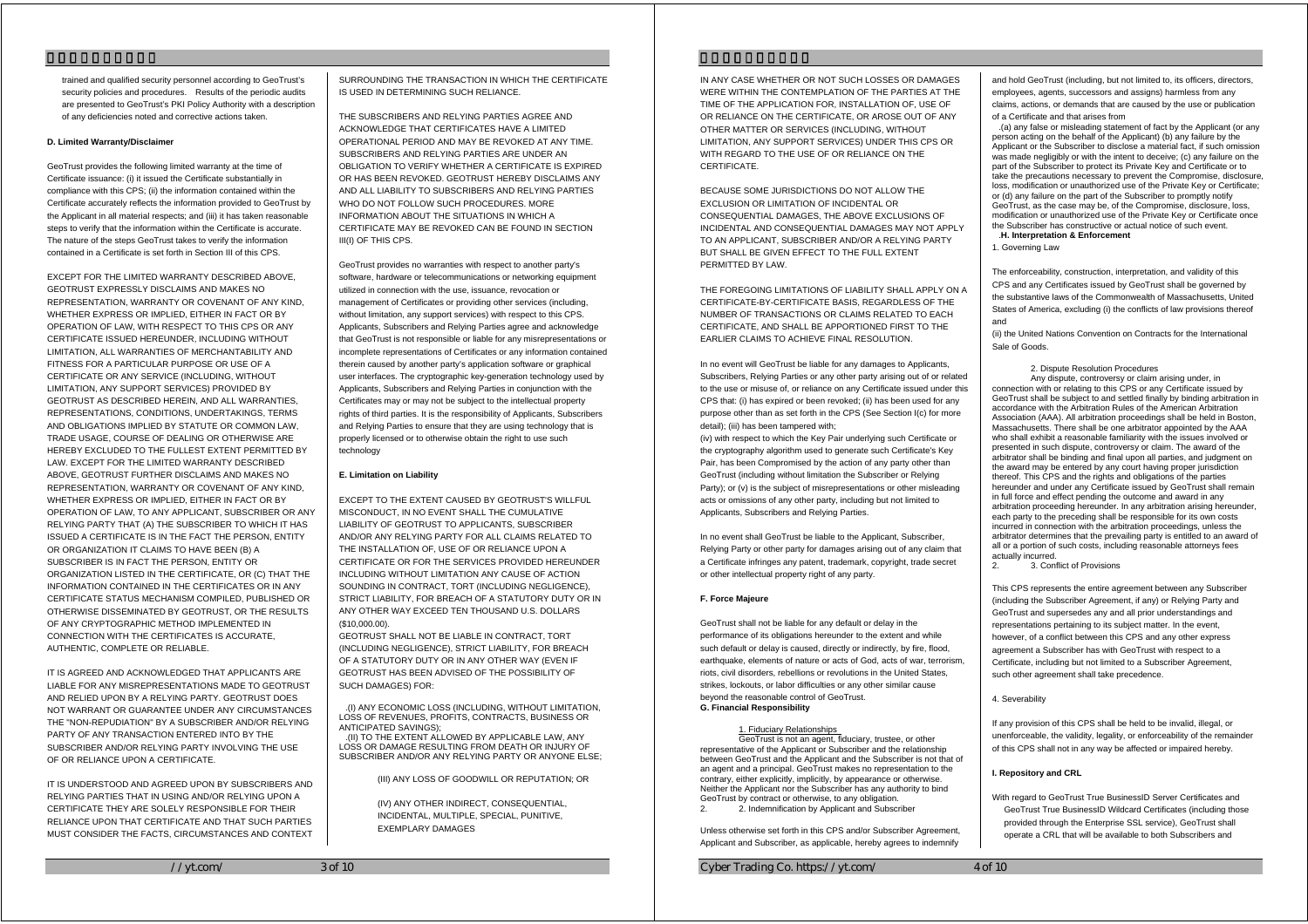Relying Parties. GeoTrust shall post the CRL online at least weekly in a DER format except as otherwise provided in GeoTrust's Business Continuity Plan. Each CRL is signed by the issuing GeoTrust CA. The procedures for revocation are as stated elsewhere in this CPS.

GeoTrust retains copies of all Certificates for the life of the CA, but does not archive or retain expired or superceded CRLs. GeoTrust does not provide other online status mechanisms (e.g., OCSP) for checking certificate status requests.

#### **J. Confidentiality Policy**

1. Individual Subscriber Information

 Except as provided herein, certain information regarding Subscribers that is submitted on enrollment forms for Certificates will be kept confidential by GeoTrust (such as contact information for individuals and credit card information) and GeoTrust shall not release such information without the prior consent of the Subscriber. Notwithstanding the foregoing, GeoTrust may make such information available (a) to courts, law enforcement agencies or other third parties (including release in response to civil discovery) upon receipt of a court order or subpoena or upon the advice of GeoTrust's legal counsel, (b) to law enforcement officials and others for the purpose of investigating suspected fraud, misrepresentation, unauthorized access, or potential illegal activity by the Subscriber in the opinion of GeoTrust and (c) to third parties as may be necessary for GeoTrust to perform its responsibilities under this Agreement. The foregoing confidentiality obligation shall not apply, however, to information appearing on Certificates, information relating to Certificate revocation, or to information regarding Subscribers that is already in the possession of or separately acquired by GeoTrust.<br>2 Aggregate Subscriber I

2. 2. Aggregate Subscriber Information

Notwithstanding the previous Section, GeoTrust may disclose Subscriber information on an aggregate basis, and the Subscriber hereby grants to GeoTrust a license to do so, including the right to modify the aggregated Subscriber information and to permit third parties to perform such functions on its behalf. GeoTrust shall not disclose to any third party any personally identifiable information about any Subscriber that GeoTrust obtains in its performance of services hereunder.

## **K. Waiver**

A failure or delay in exercising any right or remedy hereunder shall not operate as a waiver of that right or remedy, nor shall any single or partial exercise of any right or remedy preclude any other or further exercise thereof or the exercise of any other right or remedy.

#### **L. Survival**

The following sections shall survive, along with all definitions required thereby: Sections I, II, and .VIII.

#### .**M. Export**

Subscribers and Relying Parties acknowledge and agree to use Certificates in compliance with all applicable laws and regulations, including without limitation U.S. export laws and regulations. GeoTrust may refuse to issue or may revoke Certificates if in the reasonable opinion of GeoTrust such issuance or the continued use of such Certificates would violate applicable laws and regulations.

#### .**III. OPERATIONAL REQUIREMENTS**  .**A. Application Requirements**

An Applicant for a GeoTrust True BusinessID Server or Wildcard Certificate shall complete a GeoTrust enrollment form in a form prescribed by GeoTrust. All enrollment forms are subject to review,

 $//vt.com/$  5 of 10

approval and acceptance by GeoTrust. All Applicants are required to include a Domain Name within the enrollment form and an Organizational Name that will also appear on the Certificate. A Certificate may contain additional information as well. GeoTrust does not verify the authority of the Subscriber to request a Certificate. GeoTrust performs the authentication steps listed below (and checks generally for errors and omissions relevant to the authentication steps taken), but does not otherwise verify the accuracy of the information contained in the Subscriber's Certificate request or otherwise check for errors and omissions.

#### **B. Certificate Information**

#### 1. Domain Name.

GeoTrust will verify that the Subscriber had the right to use the Domain Name submitted by the Subscriber at the time it submitted its application. For instance, GeoTrust may perform this verification by confirming that the Subscriber is the same person or entity that holds the Domain Name registration from the relevant domain name registrar or that the Subscriber is otherwise authorized to use such Domain Name. Domain names do not have to be meaningful or unique, but must match a second level domain name as posted by InterNIC. GeoTrust is not involved in the recognition, authentication, or role of trademarks involved in domain names. Name disputes (including trademark disputes) are not resolved by GeoTrust, but are to be resolved between the Subscriber and other disputing parties by InterNIC at time of application according to applicable InterNIC rules and/or by courts of competent jurisdiction. 2. 2. Organizational Name

GeoTrust will take reasonable steps to establish that a Certificate

request made on behalf of that Organization is legitimate and properly authorized. GeoTrust will ensure the following: (a) the Organizational Name appears in conjunction with a country and possibly a state or province of other locality to sufficiently identify its place of registration or a place where it is currently doing business; and (b) in the case of an Organization that could reasonably be expected to be registered with a local, state or national authority, in certain circumstances GeoTrust will obtain, view and verify copies of the registration documents. For instance, GeoTrust may (w) verify the validity of the registration through the authority that issued it, or (x) verify the validity of the registration through a reputable third party database or other resource, or (y) verify the validity of the Organization through a trusted third party, or (z) confirm that the Organization exists if such Organization is not the type that is typically registered or is capable of being verified under clause (y).

In addition, to prove that a Certificate is duly authorized by the Organization, GeoTrust will typically request the name of a contact person who is employed by or is an officer of the Organization. GeoTrust will also typically require a form of authorization from the Organization confirming its intent to obtain a Certificate and will usually document the Organization's contact person. GeoTrust normally confirms the contents of this authorization with the listed contact person.

#### **C. Procedure for Processing Certificate Applications**

Subscribers submit their Public Key to GeoTrust for certification electronically through the use of a PKCS#10 Certificate Signing Request (CSR) or other package digitally signed by the Subscriber's Private Key in a session secured by Secure Sockets Layer (SSL). At a minimum, the Subscriber must provide the following data in or with the CSR: Common Name, Organization, and Country. The following additional information is required on the enrollment form: the names, e-mail addresses, and telephone numbers for the Administrative, Technical, Support, and Billing points of contact.

For True BusinessID and Wildcard Certificates, GeoTrust will process the Certificate enrollment forms to confirm the information on the Certificates as discussed above. However, GeoTrust reserves the right to waive such procedures and issue a Certificate utilizing different authentication procedures in certain circumstances; provided that (a) the general principles for verifying the application information is maintained, and (b) and such issuance is approved by a GeoTrust Director Level or above. In addition, GeoTrust may use subcontractors or other third parties to assist in the performance of its operational requirements or any other obligation under this CPS.

For Certificates issued through the Enterprise SSL service, the Company's Certificate Administrator provides GeoTrust with an approved list of domain names for vetting. Individuals within the Company's organization may apply for Certificates directly by using the Company's unique member ID or URL provided by GeoTrust. GeoTrust checks the applicant's domain name against the Company's pre-vetted domain name list and forwards Certificate requests that coincide with the Company's pre-approved domain names to GeoCenter, where the Company's Certificate Administrator approves or rejects the Certificate request. If the request is approved, GeoTrust proceeds with issuing a Certificate to the individual who submitted the request. If denied, the order is cancelled and Company is not charged for the Certificate. Enterprise Administrators requesting Certificates via the Enterprise SSL service will be required to agree to terms and conditions of use as necessary for issuance of a Certificate to an individual, and individuals receiving Certificates via the Enterprise SSL service may be required to agree to additional terms and conditions of use as necessary to receive a Certificate authorized by the Administrator.

### **D. Application Issues**

At certain times during the application process in which GeoTrust is not able to verify information in an enrollment form, a customer service representative may be assigned to the applicant to facilitate the completion of the application process. Otherwise, the applicant may be required to correct its associated information with third parties and re-submit its enrollment form for a Certificate.

## **E. Certificate Delivery**

If GeoTrust finds that the applicant's enrollment form was sufficiently verified, then the applicant's Certificate will be signed by GeoTrust. Upon signing the applicant's Certificate, GeoTrust will attach such Certificate to an e-mail and send such e-mail to the appropriate contacts or make the Certificate available via the Application Programming Interface (API). The e-mail will typically be sent to the administrative contact, technical contact and billing contact designated by the Subscriber. Notification will not be sent to others than the subject of the Certificate and the subject's designated contacts. In certain circumstances the e-mail may include a GeoTrust customer service representative telephone number and e-mail address for any technical or customer service problems. GeoTrust, in its sole discretion, may provide such technical or customer support to the applicants/Subscribers. GeoTrust does not distribute Certificates via Integrated Circuit Cards (ICC) to Subscribers.

#### **F. Certificate Acceptance**

The applicant expressly indicates acceptance of a Certificate by using such Certificate.

Cyber Trading Co. https://yt.com/ 6 of 10

#### **G. Certificate Renewal and Rekey**

Prior to the expiration of an existing Subscriber's Certificate, it is necessary for the Subscriber to obtain a new Certificate to maintain continuity of Certificate usage. Subscribers have the option of generating a new Key Pair to replace the expiring Key Pair (technically defined as "rekey") or of creating a new Certificate Signing Request for an existing Key Pair (technically defined as "renewal"), depending on their preferences and the capabilities and restrictions of the Subscriber's web server and web server key generation tools. For purposes of this CPS, both a "rekey" and "renewal" as defined above will be treated as a renewal Certificate.

Renewal Certificates are subject to the same authentication steps outlined in this CPS as apply to initial issuance of a Certificate except that Subscriber will not be required to submit registration documents to GeoTrust if Subscriber's (a) Organization name has not changed, (b) fully qualified Domain Name has not changed, and (c) Subscriber has not indicated in the enrollment form that such information has changed during the time since it was originally submitted. Expiring Certificates are not revoked by GeoTrust upon issuance of the renewal Certificate.

The Subscriber must pay the fees and comply with the other terms and conditions for renewal as presented on GeoTrust's Web site. GeoTrust may provide discounted prices and extended Operational Periods (see I.C.3) for renewal Certificates.

#### **H. Certificate Expiration**

GeoTrust will attempt to notify all Subscribers of the expiration date of their Certificate. Notifications will generally be by e-mail message to the administrative, technical, and/or billing contacts listed in the enrollment form submitted by Subscriber, and will likely occur periodically during the 90 day period prior to the expiration date and the 14 day period following the expiration date. If Subscriber's enrollment form was submitted by another party on Subscriber's behalf, GeoTrust likely will not send expiration notices to that party due to contractual limitations.

#### **I. Certificate Revocation**

1. Circumstances For Revocation

| Certificate revocation is the process by which GeoTrust prematurely<br>ends the Operational Period of a Certificate by posting the serial<br>number of the Certificate to a Certificate Revocation List. |                                                                                                                                                                                                                                 |
|----------------------------------------------------------------------------------------------------------------------------------------------------------------------------------------------------------|---------------------------------------------------------------------------------------------------------------------------------------------------------------------------------------------------------------------------------|
| A Subscriber shall inform GeoTrust and promptly request revocation of<br>a Certificate:                                                                                                                  |                                                                                                                                                                                                                                 |
| changes or becomes obsolete; or<br>web server.                                                                                                                                                           | whenever any of the information on the Certificate<br>whenever the Private Key, or the media holding<br>the Private Key, associated with the Certificate is Compromised; or<br>upon a change in the ownership of a Subscriber's |
| Subscriber shall state the reason(s) for requesting revocation upon<br>submitting the request.<br>GeoTrust shall revoke a Certificate:                                                                   |                                                                                                                                                                                                                                 |
| Key used to sign a Certificate;                                                                                                                                                                          | upon request of a Subscriber as described above;<br>in the event of Compromise of GeoTrust's Private<br>upon the Subscriber's breach of either this CPS or                                                                      |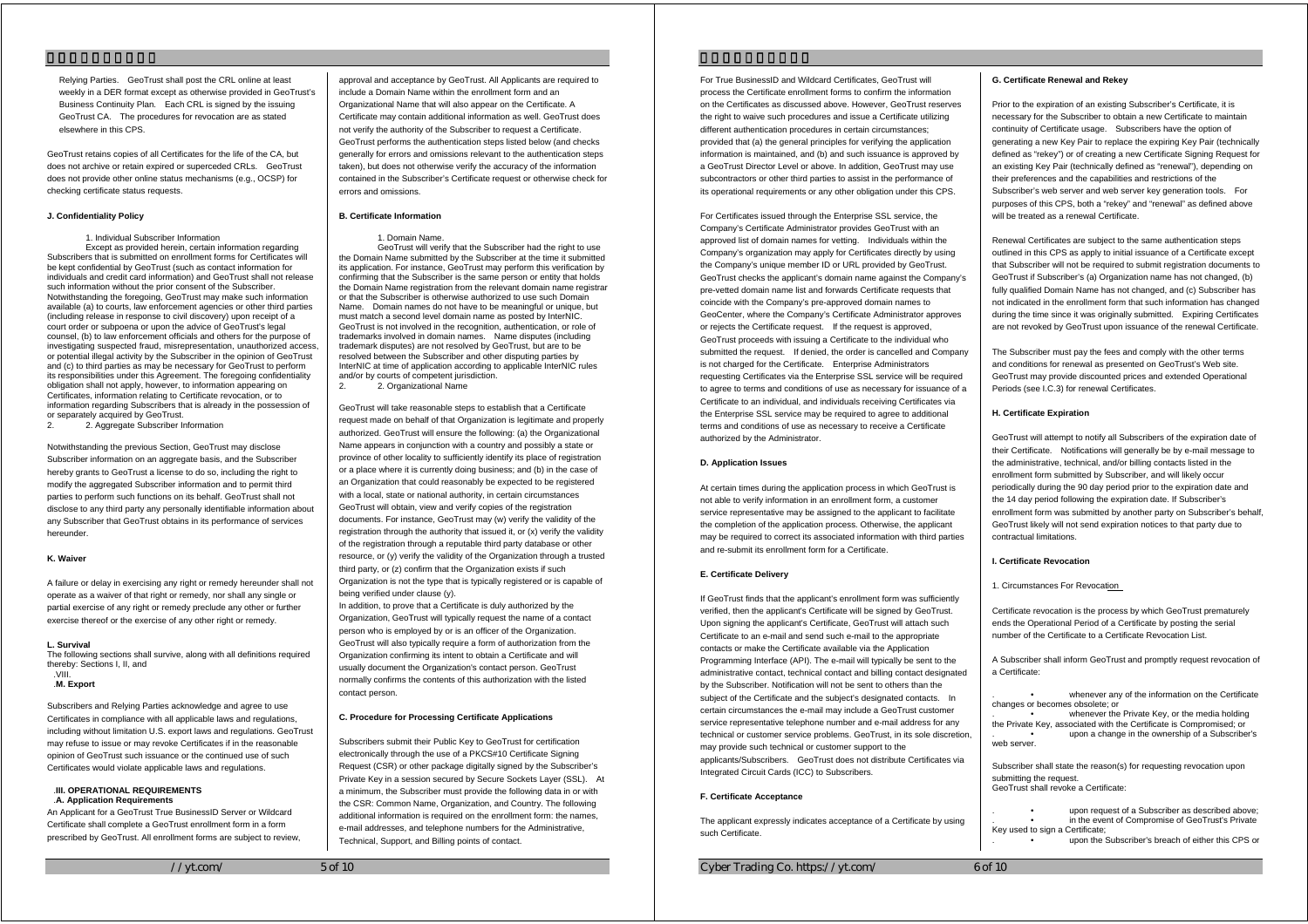#### Subscriber Agreement;

. • if GeoTrust determines that the Certificate was not properly issued; or

in the event the Certificate is installed on more than a single server at a time without permission of GeoTrust.

If GeoTrust initiates revocation of a Certificate, GeoTrust shall notify the administrative and technical contact provided by Subscriber by e-mail message of the revocation and the reasons why. In the event that GeoTrust ceases operations, all Certificates issued by GeoTrust shall be revoked prior to the date that GeoTrust ceases operations, and GeoTrust shall notify the administrative and technical contact provided by Subscriber by e-mail message of the revocation and the reasons why.

A refund and/or reissue request by a Subscriber pursuant to Section II.B.5 will not be treated as a request for revocation of a Certificate under this subsection unless the Subscriber specifically requests revocation of the Certificate.

#### 2. Who Can Request Revocation

 The only persons permitted to request revocation of a Certificate issued by GeoTrust are the Subscriber (including designated representatives), the administrative or technical contact, Certificate Administrator (for Enterprise SSL). For the Enterprise SSL service, the Subscriber's Certificate Administrator may request revocation of a Certificate.

2. 3. Procedure For Revocation Request

To request revocation, a Subscriber must contact GeoTrust, either by e-mail message, a national/regional postal service, facsimile, or overnight courier, and specifically request "revocation" (using that term) of a particular Certificate identified by the Subscriber. Upon receipt of a revocation request, GeoTrust will seek confirmation of the request by e-mail message to the person requesting revocation (as defined in SectionIII.I.2 above). The message will state that, upon confirmation of the revocation request, GeoTrust will revoke the Certificate and that posting the revocation to the appropriate CRL will constitute notice to the Subscriber that the Certificate has been revoked. GeoTrust will require a confirming e-mail message back from either the administrative or technical contact authorizing revocation (or by other means of confirmation acceptable to GeoTrust). Upon receipt of the confirming e-mail message, GeoTrust will revoke the Certificate and the revocation will be posted to the appropriate CRL. Notification will be sent to the subject of the Certificate and the subject's designated contacts. There is no grace period available to the Subscriber prior to revocation, and GeoTrust shall respond to the revocation request within the next business day and post the revocation to the next published CRL.

In the event of Compromise of GeoTrust's Private Key used to sign a Certificate; GeoTrust will send an e-mail message as soon as practicable to all Subscribers with Certificates issued off the Private Key stating that the Certificates will be revoked by the next business day and that posting the revocation to the appropriate CRL will constitute notice to the Subscriber that the Certificate has been revoked.

## **J. Certificate Suspension**

GeoTrust does not support Certificate suspension for the Certificates.

#### **K. Key Management**

GeoTrust does not provide Subscriber Private Key protection or other Subscriber key management services in connection with its Certificates.

 $//vt.com/$  7 of 10

#### **L. Subscriber Key Pair Generation**

GeoTrust does not provide Subscriber Key Pair generation or Subscriber Private Key protection for the Certificates.

## **M. Records Archival**

GeoTrust shall maintain and archive records relating to the issuance of the Certificates for three .(3) years following the issuance of the applicable Certificate.

.**N. CA Termination** 

In the event that it is necessary for GeoTrust or its CAs to cease operation, GeoTrust makes a commercially reasonable effort to notify Subscribers, Relying Parties, and other affected entities of such termination in advance of the CA termination. Where CA termination is required, GeoTrust will develop a termination plan to minimize disruption to Subscribers and Relying Parties. Such termination plans may address the following, as applicable:

. • Provision of notice to parties affected by the termination, such as Subscribers and Relying Parties, informing them of the status of the CA,

. • Handling the cost of such notice, The revocation of the Certificate issued to the CA

by GeoTrust, The preservation of the CA's archives and records for the time periods required in this CPS,

The continuation of Subscriber and customer support services.

The continuation of revocation services, such as the issuance of CRLs,

The revocation of unexpired unrevoked Certificates of Subscribers and subordinate CAs, if necessary, The payment of compensation (if necessary) to Subscribers whose unexpired unrevoked Certificates are revoked under the termination plan or provision, or alternatively, the issuance of replacement Certificates by a successor CA,

Disposition of the CA's Private Key and the hardware tokens containing such Private Key, . • Provisions needed for the transition of the CA's

services to a successor CA, and . • The identity of the custodian of GeoTrust's CA

and RA archival records. Unless a different custodian is indicated through notice to Subscribers and Relying Parties, the Registered Agent for GeoTrust, Inc., a Delaware corporation, shall be the custodian.

#### .**IV. PHYSICAL SECURITY CONTROLS** .**A. Site Location and Construction**

GeoTrust's CA operations are conducted within GeoTrust's facilities in Billerica, Massachusetts and Suwanee, Georgia that meet WebTrust for CAs audit requirements. All GeoTrust CA operations are conducted within a physically protected environment designed to deter, prevent, and detect covert or overt penetration.

GeoTrust's CAs are physically located in a highly secure facility that includes the following:

- Slab to slab barriers
- Electronic control access systems
- . Alarmed doors and video mon itoring Security logging and audits
	- Proximity card access for specially approved
- employees with defined levels of management approval required

**B. Physical Access Controls** 

Access to the GeoTrust CA facility requires the three authentication factors of "be and have" incorporating biometrics, keys, and proximity cards. Access to the facility requires a minimum of two authorized GeoTrust employees and is checked at three independent physical locations.

## **C. Power and Air Conditioning**

GeoTrust's CA facility is equipped with primary and backup:

Power systems to ensure continuous, uninterrupted access to electric power and . • Heating/ventilation/air conditioning systems to control temperature and relative humidity.

## **D. Water Exposures**

The GeoTrust CA facility is located several stories above ground and is not susceptible to flooding or other forms of water damage. GeoTrust has take reasonable precautions to minimize the impact of water exposure to GeoTrust systems.

### **E. Fire Prevention and Protection**

The fire detection system in GeoTrust CA facility tests air health and looks for certain signatures of possible fire conditions in the air. In addition, the GeoTrust CA facility has a pre-action water suppression system. When temperatures above 300 degrees are detected, the effected sprinkler head will release water on the area where the temperature rise is detected.

### **F. Media Storage**

All media containing production software and data, audit, archive, or backup information is stored within multiple GeoTrust facilities in TL-30 rated safes with appropriate physical and logical access controls designed to limit access to authorized personnel and protect such media from accidental damage.

#### **G. Waste Disposal**

Sensitive documents and materials are shredded before disposal. Media used to collect or transmit sensitive information are rendered unreadable before disposal. Cryptographic devices are physically destroyed or zeroized in accordance the manufacturers' guidance prior to disposal. Other waste is disposed of in accordance with GeoTrust's normal waste disposal requirements.

#### **H. Off-Site Backup**

GeoTrust performs routine backups of critical system data, audit log data, and other sensitive information. Critical CA facility backup media are stored in a physically secure manner at an off-site facility.

## **V. TECHNICAL SECURITY CONTROLS**

#### **A. CA Key Pair**

CA Key Pair generation is performed by multiple trained and trusted individuals using secure systems and processes that provide for the security and required cryptographic strength for the keys that are generated. All CA Key Pairs are generated in pre-planned key generation ceremonies in accordance with the requirements of GeoTrust security and audit requirements guidelines. The activities performed in each key generation ceremony are recorded,

Cyber Trading Co. https://yt.com/ 8 of 10

dated and signed by all individuals involved. These records are kept for audit and tracking purposes for a length of time deemed appropriate by GeoTrust management.

Certificates are issued off the Equifax Secure Certificate Authority CA, the Equifax Secure eBusiness CA-1, or the Equifax Secure Global eBusiness CA-1 (the "CA Certificates").

The cryptographic modules used for key generation and storage meet the requirements of FIPS 140-2 level 3. The CA Root Keys for each CA Certificate were generated and are stored in hardware and are backed up but not escrowed. The Root Keys for each CA Certificate are maintained under m out of n multiperson control.

The Root Keys for each CA Certificate may be used for Certificate signing (secure e-mail and server authentication), CRL signing, and off-line CRL signing.

GeoTrust makes the CA Certificates available to Subscribers and Relying Parties through their inclusion in Microsoft and Netscape web browser software. For specific applications, GeoTrust's Public Keys are provided by the application vendors through the applications root stores.

GeoTrust generally provides the full certificate chain (including the issuing CA Certificate and any CA Certificates in the chain) to the Subscriber upon Certificate issuance. GeoTrust CA Certificates may also be downloaded from the GeoTrust Resource Web site at http://www.geotrust.com/resources.

There are no restrictions on the purposes for which the CA Key Pair may be used. The usage period or active lifetime for the Equitax Secure Certificate Authority CA Public and Private Keys is through August 22, 2018, and are generally available in the Root Key Store of the applicable browser or application software. The usage period or active lifetime for the Equifax Secure Certificate eBusiness CA-1 and Equifax Secure Certificate Global eBusiness CA-1 Public and Private Keys is through June 21, 2020, and are generally available in the Root Key Store of the applicable browser or application software.

GeoTrust CA Key Pairs are maintained in a trusted and highly secured environment with backup and key recovery procedures. In the event of the Compromise of one or more of the GeoTrust Root Key(s) (including the CA Certificates), GeoTrust shall promptly notify all Subscribers via e-mail and notify Relying Parties and others via the CRL and additional notice posted at www.geotrust.com, and shall revoke all Certificates issued with such GeoTrust Root Key(s).

When GeoTrust CA Key Pairs reach the end of their validity period, such CA Key Pairs will be archived for a period of at least 5 years. Archived CA Key Pairs will be securely stored using offline media. Procedural controls will prevent archived CA Key Pairs from being returned to production use. Upon the end of the archive period, archived CA Private Keys will be securely destroyed.

GeoTrust CA Key Pairs are retired from service at the end of their respective maximum lifetimes as defined above, and so there is no key changeover. Certificates may be renewed as long as the cumulative certified lifetime of the Certificate Key Pair does not exceed the maximum CA Key Pair lifetime. New CA Key Pairs will be generated as necessary, for example to replace CA Key Pairs that are being retired, to supplement existing, active Key Pairs and to support new